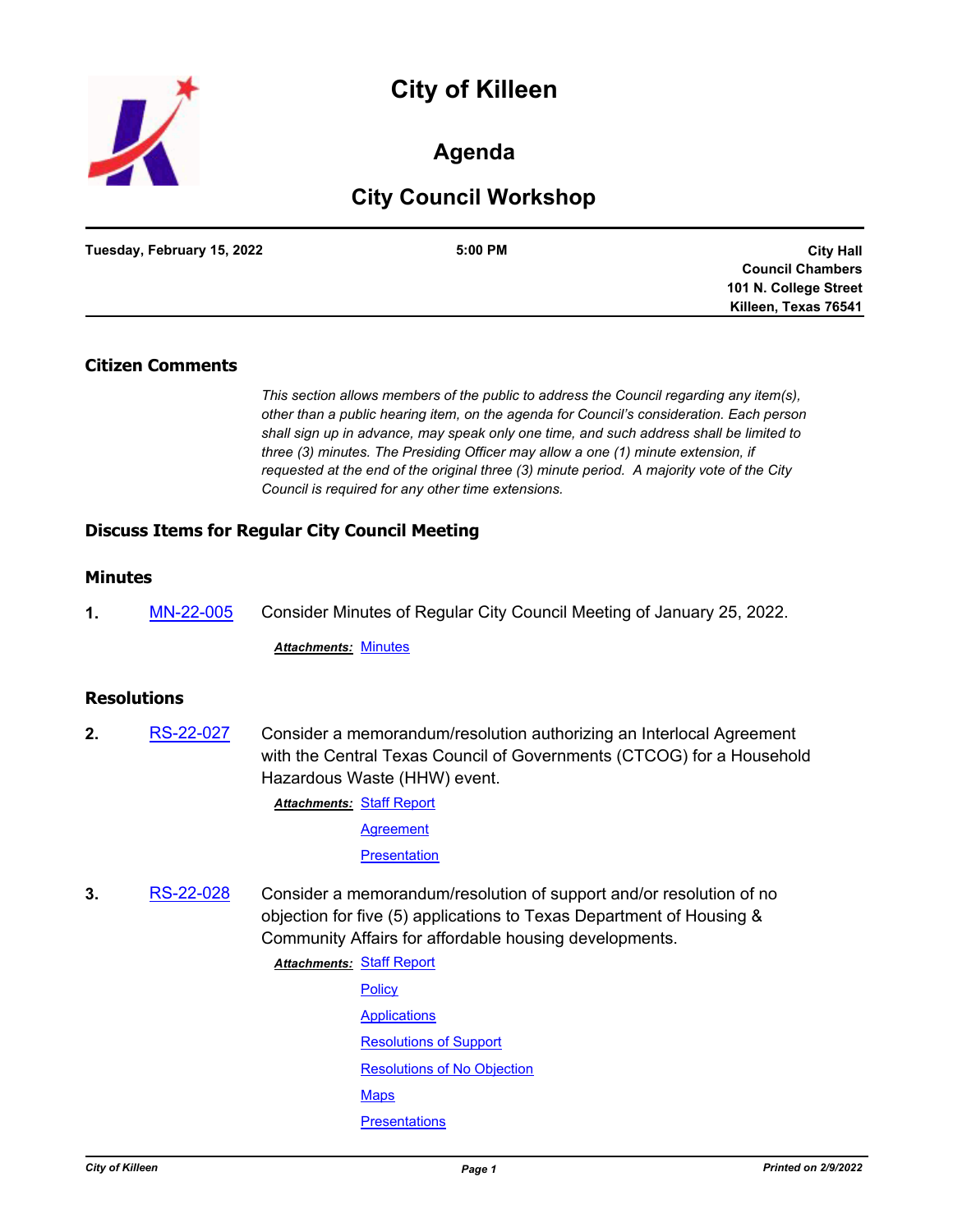| 4. | RS-22-029 | Consider a memorandum/resolution to readopt the Financial Governance |
|----|-----------|----------------------------------------------------------------------|
|    |           | Policy, to include the Investment Policy, as amended.                |
|    |           | <u> Attachments:  Staff Report</u>                                   |

[Financial Governance Policy](http://killeen.legistar.com/gateway.aspx?M=F&ID=092a3d8a-2dde-4a74-945a-fae33cf55970.pdf) **[Presentation](http://killeen.legistar.com/gateway.aspx?M=F&ID=639451e7-d237-4b43-923b-edfa30b1cd64.pdf)** 

## **Public Hearings**

**5.** [PH-22-013](http://killeen.legistar.com/gateway.aspx?m=l&id=/matter.aspx?key=5882) HOLD a public hearing and consider an ordinance requested by Joshua Welch on behalf of CP Summit Group, Loverd Wilson Mitchell Trust, Penelope McDonald & Ray Fread (Case #Z21-41), to rezone approximately 80.85 acres out of the J.H. Lewis Survey, Abstract No 0536, the J.W. Morton Survey, Abstract No. 0587, and the T. Arnold Survey, Abstract No. 0055, from "A" (Agricultural District), "A-R1" (Agricultural Single-Family Residential District), and "R-1" (Single-Family Residential District) to Planned Unit Development (PUD) with "SF-2" (Single-Family Residential District). The property is generally located south of Prewitt Ranch Road and East of Clear Creek Road, Killeen, Texas. (Tabled from 02/08/22 Regular City Council Meeting)

**Attachments: [Staff Report](http://killeen.legistar.com/gateway.aspx?M=F&ID=cc5b5b20-446a-4079-89e8-eec87e77e1c7.pdf)** 

- **[Maps](http://killeen.legistar.com/gateway.aspx?M=F&ID=325b89c8-d2fd-4066-9e4d-fa58fad6d707.pdf) [Minutes](http://killeen.legistar.com/gateway.aspx?M=F&ID=e8cda71c-cb2c-4571-b109-a057e4fdba80.pdf) [Ordinance](http://killeen.legistar.com/gateway.aspx?M=F&ID=5811de3c-e366-4c9c-88fc-d5d30a6313f5.pdf)** [PUD Concept Plan](http://killeen.legistar.com/gateway.aspx?M=F&ID=9fa5a437-5aba-4801-83e1-5ddc0c7299ef.pdf) **[PUD Standards](http://killeen.legistar.com/gateway.aspx?M=F&ID=93cb9ca9-d8f1-4429-a30e-43c4d93a1da5.pdf) [Trail Area Exhibit](http://killeen.legistar.com/gateway.aspx?M=F&ID=0a7de0b3-7ee3-45f1-9298-64baf5101f69.pdf)** [Right-of-Way Cross Section](http://killeen.legistar.com/gateway.aspx?M=F&ID=3506e061-2db9-4ef3-a0fb-929bcd7579a8.pdf) [Site Photos](http://killeen.legistar.com/gateway.aspx?M=F&ID=dc5aea95-d167-42b0-8ddd-152464c84ff8.pdf) **[Considerations](http://killeen.legistar.com/gateway.aspx?M=F&ID=cc59f48e-473d-4296-a63b-ff7ec615b5a9.pdf) [Presentation](http://killeen.legistar.com/gateway.aspx?M=F&ID=4926ab8c-68b8-4eb6-b4bf-2f9c756aa3a2.pdf)**
- **6.** [PH-22-016](http://killeen.legistar.com/gateway.aspx?m=l&id=/matter.aspx?key=5961) HOLD a public hearing and consider an ordinance amending the FY 19-20 Annual Action Plan reprogramming CDBG-CV funding in the amount of \$294,215.46 for activities that prevent, prepare for and respond to the Coronavirus in the Killeen Community.

**Attachments: [Staff Report](http://killeen.legistar.com/gateway.aspx?M=F&ID=053d2165-df7c-4f33-99b4-850365496505.pdf)** 

**[Ordinance](http://killeen.legistar.com/gateway.aspx?M=F&ID=e44930fb-8ea2-41d7-9a96-ea423ec35933.pdf)** 

**[Presentation](http://killeen.legistar.com/gateway.aspx?M=F&ID=4fe536cd-f094-47d7-b155-d4349a6cf24c.pdf)** 

## **Items for Discussion at Workshop**

**7.** [DS-22-022](http://killeen.legistar.com/gateway.aspx?m=l&id=/matter.aspx?key=5792) Receive Tanko Streetlighting Project Update